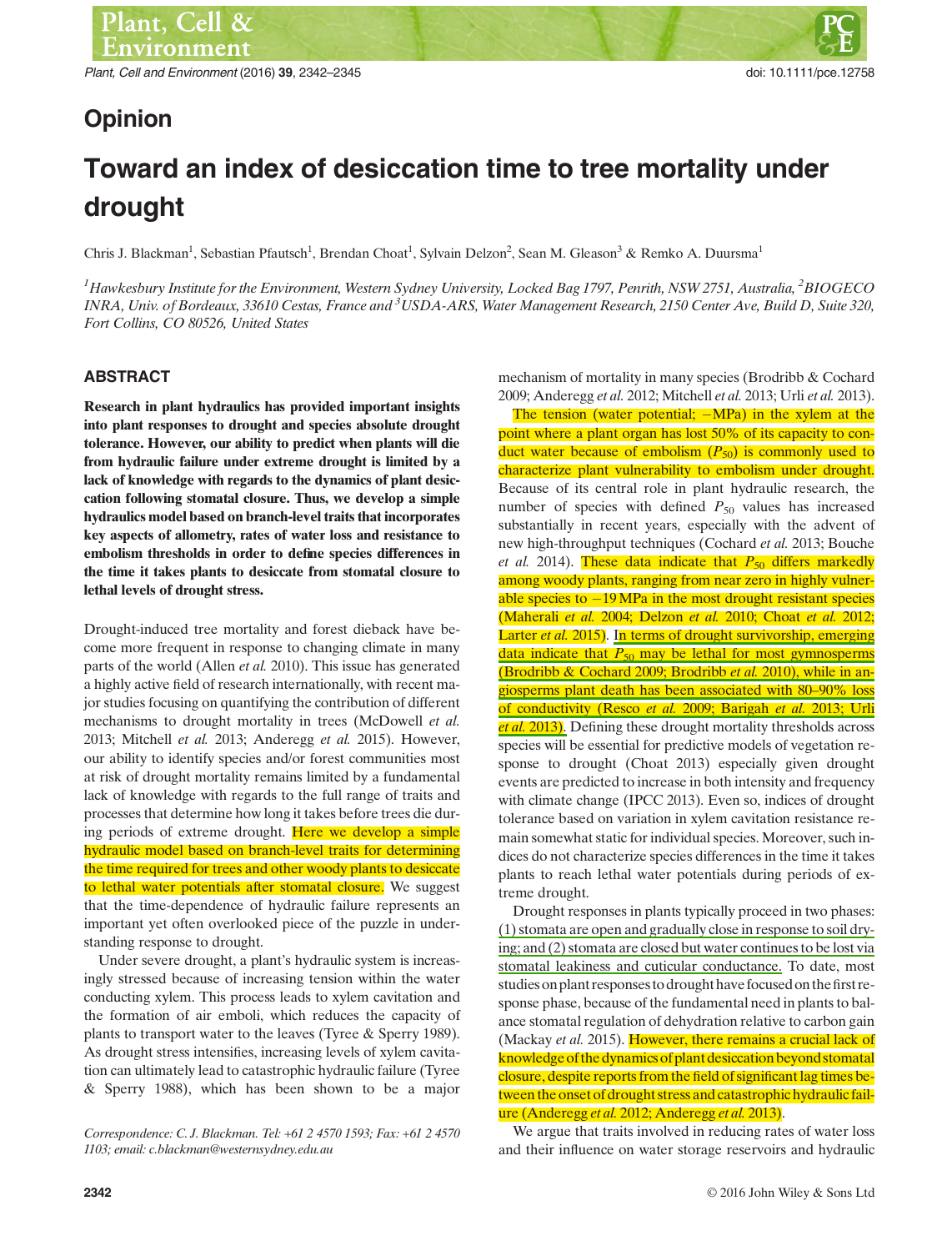function after the stomata have closed directly influence how long it takes plants to reach lethal water potentials during severe drought. In evergreen species, stomatal leakiness is an important determinant of minimum canopy conductance following stomatal closure and, thus, also influences rates of plant desiccation during drought (Brodribb et al. 2014). The release of water from internal capacitors (Pfautsch & Adams 2013; Pfautsch et al. 2015a) and/or xylem conduits following cavitation (Holtta et al. 2009) may moderately decrease plant water potential. Furthermore, the dynamics of plant desiccation following stomatal closure will be influenced by static allometric traits, in particular plant leaf area and total water storage capacity (Borchert & Pockman 2005; Gleason et al. 2014).

Considering the difficulty in assessing the dynamics of plant desiccation inmature trees, a potentially useful approach for determining species differences in the time it takes plants to desiccate from stomatal closure to lethal water potentials is to assess the dynamics of water loss from excised branches. Indeed, rates of water loss from excised branches have been shown to vary widely across species (Gleason et al. 2014; Fig. 1a), although the traits contributing to this variation remain poorly understood. Thus, we have developed a new and simple hydraulic model that allows for variation in key aspects of allometry, rates of water loss and drought tolerance for determining the time it takes trees to desiccate from stomatal closure to lethal levels of water stress  $(t_{\rm crit}; s)$  using excised branches:

$$
t_{\rm crit} = \frac{(\theta_0 - C \cdot \Psi_{\rm crit}) V_{\rm W}}{A_{\rm L} g_0 D} \tag{1}
$$

Where  $\theta_0$  is the branch relative water content (RWC) at the point where stomata have just closed  $(g g^{-1})$ ; C is the branch capacitance (RWC MPa<sup>-1</sup>);  $\varPsi_{\rm crit}$  is the xylem water potential (MPa) associated with lethal levels of drought stress (equivalent to  $P_{50}$  in most conifers and  $P_{88}$  in most angiosperms);  $V_w$  is the total amount of water available to the branch (g);  $A_L$  is the total leaf area (m<sup>2</sup>);  $g_0$  is the canopy conductance after stomatal closure  $(g m^{-2} s^{-1})$ ; and  $D$  is the vapour pressure deficit of the atmosphere  $(mod^{-1})$  (see Supporting Information for model derivation). The combined term  $(C \cdot \Psi_{\text{crit}})$  is the RWC at  $\Psi_{\text{crit}}$ , representing the amount of water left in the branch at lethal water potentials  $(RWC_{\text{crit}}; g g^{-1})$ .

Based on our model 1, longer desiccation times  $(t_{\text{crit}})$  for a given D can theoretically be achieved by  $(1)$  increasing the total volume of water in sapwood relative to leaf area  $(V_w A<sub>L</sub>)$ ; (2) reducing minimum canopy conductance  $(g_0)$ ; (3) decreasing stem vulnerability to embolism (more negative  $\Psi_{\rm crit}$ ) and/or increasing branch capacitance  $(C)$ ; or  $(4)$  a combination of these (Fig. 2). Note that some of these variables are often inversely correlated with one another across species (Scholz et al. 2011). Importantly, all parameters in the model can be measured directly or indirectly using branch material 'dried-down' in the lab, in conjunction with measurements of air temperature and relative humidity to calculate D (assuming leaf temperature does not differ meaningfully from air temperature). While  $\Psi_{\rm crit}$  can be determined from species' vulnerability to embolism curves (generated by branch-dehydration or centrifuge techniques), rates of water loss in separate branch material can be determined accurately and simply using a high capacity laboratory balance (Borchert & Pockman 2005; Gleason et al. 2014).

A number of assumptions are made in this simple hydraulic model (Supporting Information). Among these is that the relationship between branch RWC and water potential is linear so that the branch capacitance is relatively constant after stomatal closure. This assumption is broadly supported by experimental data from Gleason et al. (2014) (Fig. 1b). We also assume that the sapwood supplies the bulk of the water to canopy transpiration during dry-down. While evidence suggests that this may not be the case in small branches, where leaf water was found to contribute significantly to total water loss, especially at water potentials below  $-2MPa$  (Gleason *et al.* 2014), the



**Figure 1.** (a) Species differences in the rate of branch desiccation expressed here in terms of the change in branch relative water content (g  $g^{-1}$ ) over time (h) adjusted by vapour pressure deficit (D); (b) relationships between relative water content and water potential during branch dry-down in different species. Species codes: AcaAne = Acacia aneura; AllLit = Allocasuarina littoralis; BanSer = Banksia serrata; CasPau = Casuarina pauper; CorGum = Corymbia gumnifera; EreLon = Eremophila longifolia; EucHae = Eucalyptus haemastoma; FilMac = Flindersia maculosa; LamFor = Lambertia formosa, PerLev = Persoonia levis; and SidPet = Sida petrophila. Raw data were sourced from Gleason et al. (2014).

© 2016 John Wiley & Sons Ltd, Plant, Cell and Environment, 39, 2342–2345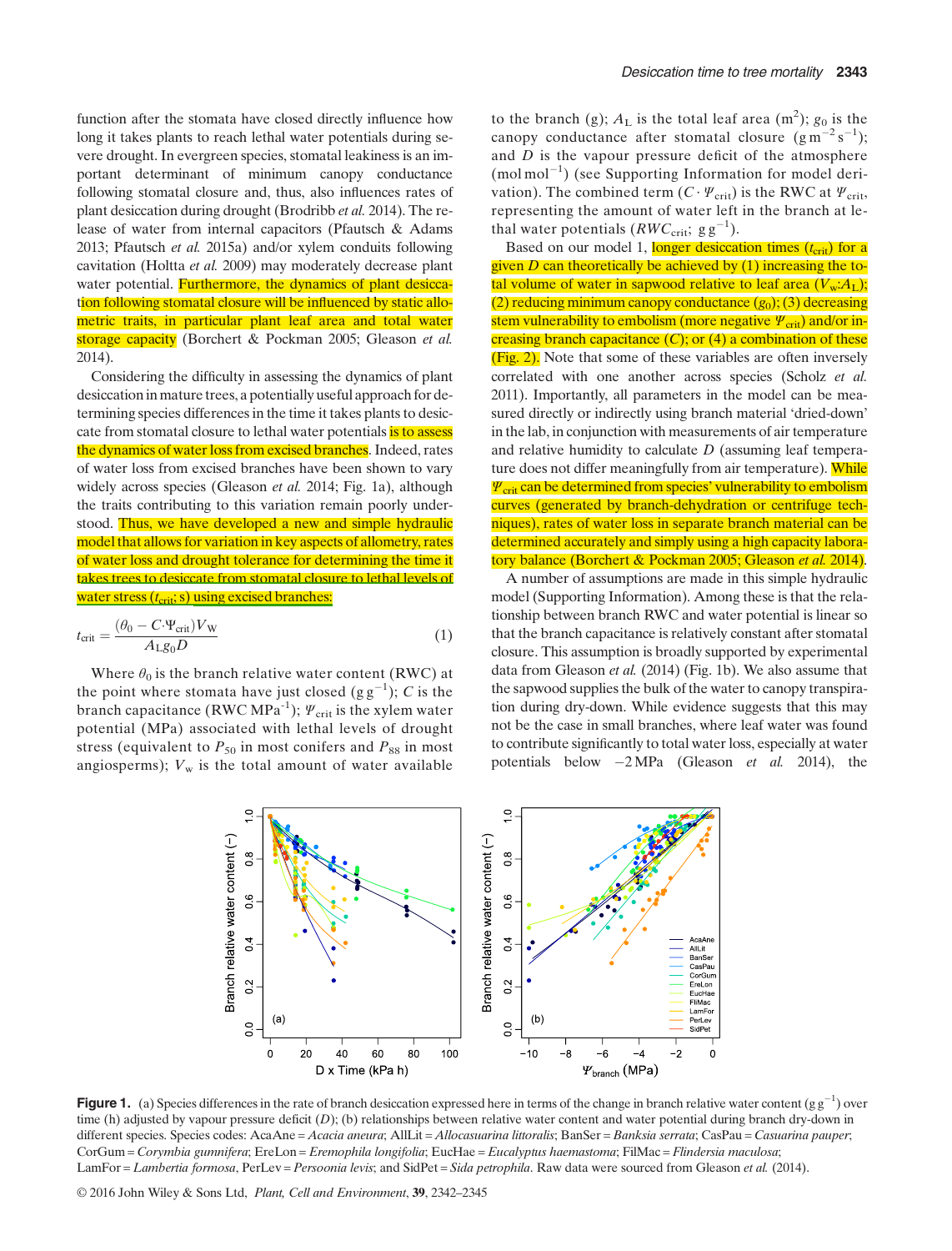

Figure 2. A conceptual model of how the time to reach lethal levels of drought stress  $(t_{\text{crit}})$  in branches is influenced by variation in three key terms: the amount of water available in the branch relative to its leaf area ( $V_w$ : $A_L$ ), minimum branch conductance following stomatal closure ( $g_0$ ), and the combined term ( $C \cdot \Psi_{\text{crit}}$ ), which represents the branch relative water content at lethal levels of drought stress  $(RWC<sub>crit</sub>)$ . In delaying drought induced mortality following stomatal closure, longer desiccation times could be achieved via some combination of higher  $V_w: A_L$ , lower  $g_0$ , low vulnerability to embolism (more negative  $\Psi_{\rm crit}$ ) or high rates of water loss per unit increase in water potential (branch  $C$ , which would act to lower  $RWC_{\text{crit}}$ ).

contribution of stored water from the stem (including bark) is substantial (Pfautsch et al. 2015b) and should increase with plant size (Phillips *et al.* 2003; Scholz *et al.* 2011). This assumption can be tested experimentally by measuring  $t_{\text{crit}}$  across a range of branch sizes for a given species. Furthermore, the time to critical levels of drought stress should theoretically increase with increasing plant size, as stem volume increases relative to leaf area (Scholz et al. 2011). This suggests that larger trees should be less susceptible to drought mortality, although this tends not to be the case in nature where larger trees are generally more susceptible to drought (Bennett *et al.* 2015).

The model also assumes that  $g_0$  is constant and does not itself depend on D or  $\Psi$  (Boyer *et al.* 1997). Again, this expectation can be tested using experimental data. Finally, the model assumes that  $D$  is relatively constant throughout the experiment and that the branch is coupled to the 'atmosphere' so that transpiration rate is proportional to  $g_0$  and D. In practice, these issues can be addressed by conducting the experiment under relatively controlled laboratory conditions and by suspending branches in the air to limit strong within-canopy boundary layers. In order to better reflect real-world conditions,  $t_{\text{crit}}$  could ultimately be measured against some reference evaporation, possibly by placing a water-filled petri dish on a balance next to the branch.

We emphasize that our model of branch desiccation times to mortality is based on hydraulic traits and processes, although we acknowledge that non-hydraulic traits and processes (e.g. carbohydrate dynamics) have been shown to contribute to prolonging plant function as drought stress increases (O'Brien et al. 2014). Our model is not intended to be used to determine the contribution of different mechanisms to mortality in different species. Rather, it represents a novel quantitative approach for understanding species differences in the time from stomatal closure it takes before plants desiccate to water potentials associated with catastrophic hydraulic failure.

We acknowledge that rooting depth plays a major role in mitigating drought stress in trees *in situ*, with deeper roots prolonging hydraulic and gas exchange function during severe drought (Nardini et al. 2016). Furthermore, roots provide additional water storage capacity, which could be incorporated into our model of  $t_{\rm crit}$  by either measuring rates of water loss in young intact plants after their roots have been carefully separated from the soil, or by estimating root water volume using allometric relationships. Importantly, information on plant rooting properties could be used in conjunction with branch-level measurements of  $t_{\text{crit}}$  to examine potential tradeoffs inherent in different water-use strategies, especially among co-occurring species (Nardini et al. 2003; Lindh et al. 2014). In applying our model of  $t_{\text{crit}}$  for measuring desiccation times in trees in situ, it will also be important to consider whether roots become hydraulically isolated from drying soils, and thus, prevents transfer of water from the roots to the soil (North & Nobel 1997).

In addition, factors related to the cumulative impacts of past drought (Mitchell et al. 2016) and the ability of plants to refill embolised vessel elements (Brodersen & McElrone 2013) may contribute to the risk of plant exposure to droughtinduced mortality in the field, although the occurrence of embolism refilling in nature remains controversial (Delzon & Cochard 2014). In regard to our model, high levels of native embolism in branch segments should act to shorten the time to  $\Psi_{\text{crit}}$  because gas-filled xylem conduits act to reduce the amount of available water in the branch (Tyree & Yang 1990). We also acknowledge that some species from seasonally dry habitats shed leaves in response to severe drought, in order to reduce evaporative surface area and slow rates of dehydration. In these species, rates of water loss would need to be adjusted during branch dry-down to incorporate changes in both leaf area  $(A<sub>L</sub>)$  and minimum canopy conductance  $(g<sub>0</sub>)$ , while xylem water potential could be measured using a stem psychrometer.

In conclusion, defining  $t_{\text{crit}}$  provides a novel approach for integrating traits that influence how long different species across different plant sizes can withstand increasing levels of drought stress that precedes complete hydraulic failure and plant death. Studying these traits should lead to a more complete picture of trade-offs and linkages that define differences in water use strategies across species, environments and whole biomes (Reich 2014). Knowledge of the dynamics of plant desiccation from stomatal closure to plant death could be combined with hydraulic models of plant responses to drought during stomatal closure (e.g. Mackay et al. 2015; Sperry & Love 2015) to provide comprehensive whole plant models that account for all the parameters implicated in plant dehydration in situ during extreme drought. This information would be particularly useful for dynamic global vegetation models that currently do not account for the dynamics of plant water loss in different species across all phases of drought stress (McDowell 2011; Anderegg et al. 2015).

### **REFERENCES**

Allen C.D., Macalady A.K., Chenchouni H., Bachelet D., McDowell N., Vennetier M., … Cobb N. (2010) A global overview of drought and heatinduced tree mortality reveals emerging climate change risks for forests. Forest Ecology and Management 259, 660–684.